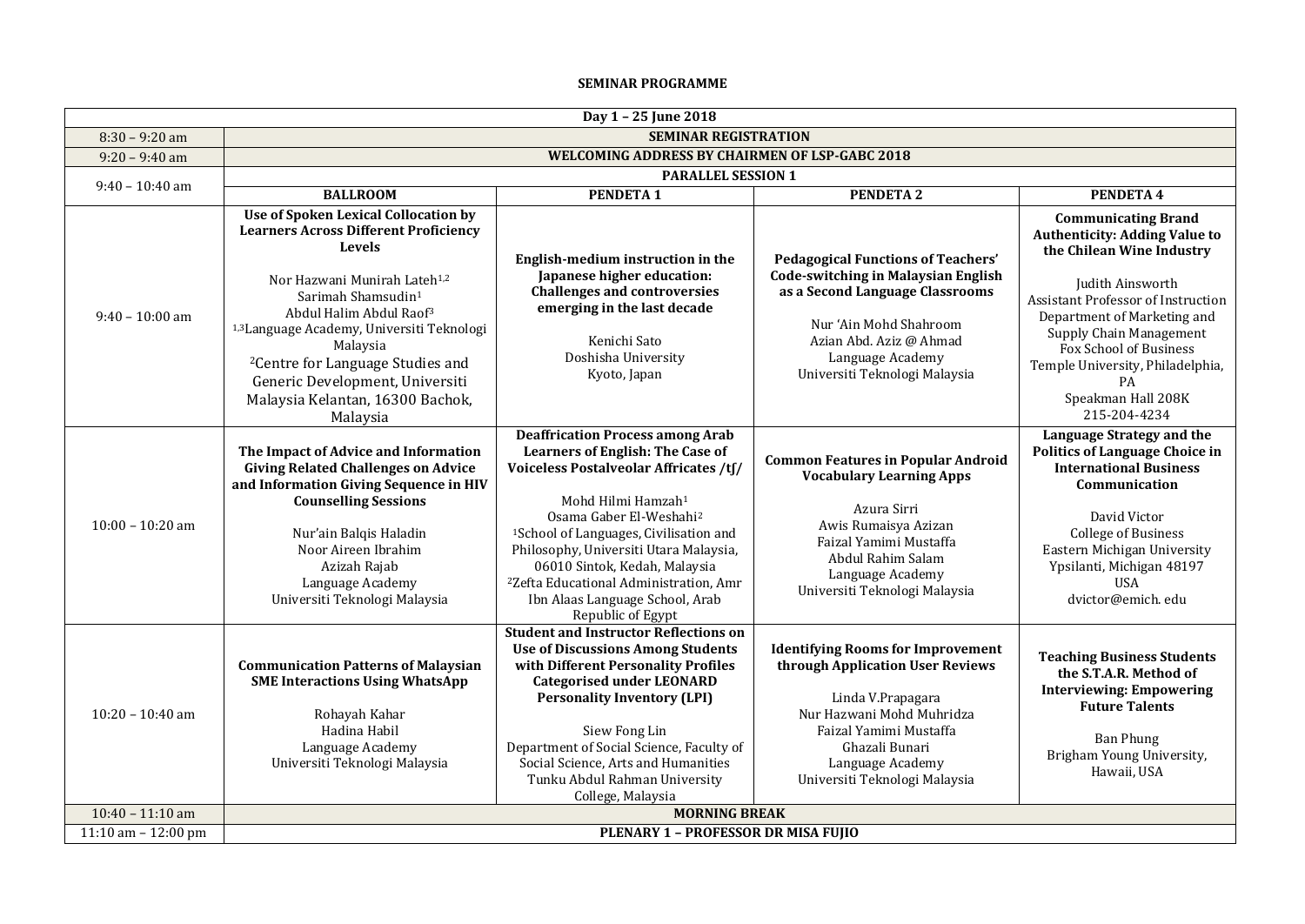|                   |                                                                                                                                                                                                                                                                                                                              | <b>BALLROOM</b>                                                                                                                                                                                                                                                                                                                                                      |                                                                                                                                                                                                                                                                                                                                                                                                                                                                                  |                                                                                                                                                                                                                                                     |
|-------------------|------------------------------------------------------------------------------------------------------------------------------------------------------------------------------------------------------------------------------------------------------------------------------------------------------------------------------|----------------------------------------------------------------------------------------------------------------------------------------------------------------------------------------------------------------------------------------------------------------------------------------------------------------------------------------------------------------------|----------------------------------------------------------------------------------------------------------------------------------------------------------------------------------------------------------------------------------------------------------------------------------------------------------------------------------------------------------------------------------------------------------------------------------------------------------------------------------|-----------------------------------------------------------------------------------------------------------------------------------------------------------------------------------------------------------------------------------------------------|
| $12:00 - 1:00$ pm |                                                                                                                                                                                                                                                                                                                              | <b>KEYNOTE 1 - PROFESSOR BILJANA SCOTT</b>                                                                                                                                                                                                                                                                                                                           |                                                                                                                                                                                                                                                                                                                                                                                                                                                                                  |                                                                                                                                                                                                                                                     |
|                   |                                                                                                                                                                                                                                                                                                                              | <b>BALLROOM</b>                                                                                                                                                                                                                                                                                                                                                      |                                                                                                                                                                                                                                                                                                                                                                                                                                                                                  |                                                                                                                                                                                                                                                     |
| $1:00 - 2:30$ pm  |                                                                                                                                                                                                                                                                                                                              | <b>LUNCH</b>                                                                                                                                                                                                                                                                                                                                                         |                                                                                                                                                                                                                                                                                                                                                                                                                                                                                  |                                                                                                                                                                                                                                                     |
| $2:30 - 4:10$ pm  |                                                                                                                                                                                                                                                                                                                              | <b>PARALLEL SESSION 2</b>                                                                                                                                                                                                                                                                                                                                            |                                                                                                                                                                                                                                                                                                                                                                                                                                                                                  |                                                                                                                                                                                                                                                     |
|                   | <b>BALLROOM</b>                                                                                                                                                                                                                                                                                                              | <b>PENDETA1</b>                                                                                                                                                                                                                                                                                                                                                      | <b>PENDETA 2</b>                                                                                                                                                                                                                                                                                                                                                                                                                                                                 | PENDETA 4                                                                                                                                                                                                                                           |
| $2:30 - 2:50$ pm  | Shifting positions when giving advice<br>and information: A case of Malaysian<br>breast cancer survivor personal blogs<br>Wan Nur Asyura Wan Adnan<br>Noor Aireen Ibrahim<br>Language Academy<br>Universiti Teknologi Malaysia                                                                                               | <b>Speaking Test Group Formation: Of</b><br><b>Test Takers' Proficiency Level and</b><br>Performance<br>Muhamad Elyas Md. Nor <sup>1</sup><br>Abdul Halim Abdul Raof <sup>2</sup><br>Masdinah Alauyah Md.Yusof <sup>3</sup><br><sup>1,2,3</sup> Language Academy<br>Universiti Teknologi Malaysia<br>(E-mail:elyasmdnor@yahoo.com,m-<br>halim@utm.my,alauyah@utm.my) | <b>Oral Communication Strategies</b><br><b>Employed by UTM Engineering</b><br><b>Undergraduates in Relation to</b><br><b>Motivation and Anxiety</b><br>Toh Wen Tee <sup>1</sup><br>Assoc. Prof. Dr. Noor Zainab Abdul<br>Razak <sup>2</sup><br><sup>1</sup> Faculty of Education, Universiti<br>Teknologi Malaysia<br><sup>2</sup> Language Academy<br>Universiti Teknologi Malaysia                                                                                             | <b>Cultural Diversity and its</b><br>Organisational Impact: Case of<br>India<br>Shoma Mukherji<br>Delhi School of Business (DSB)<br>shoma126@gmail.com                                                                                              |
| $2:50 - 3:10$ pm  | <b>Exploring Visual Framing of Islam: A</b><br><b>Comparative Analysis</b><br>Isyaku Hassan<br>Mohd Nazri Latiff Azmi<br>Faculty of Languages and Communication<br>Sultan Zainal Abidin University, Gong<br>Badak Campus, Kuala Terengganu, 21300,<br>Malaysia.<br>Tel: +6-011-337-090-84. E-mail:<br>isyaku87@gmail.com     | <b>Bridging the Gap Between</b><br><b>Employers' Expectations and</b><br><b>Graduates' Actual Performances</b><br><b>Through Communication Strategies</b><br>Assoc Prof Dr. Nora Zakaria<br>Zaharah Abd Jalal<br>Siti Nur Sakinah Yunos<br>Faculty of Computer and Mathematical<br>Sciences, Universiti Teknologi MARA<br>(UiTM), Malaysia                           | A Symbiotic UTM-UNMC Collaboration:<br><b>Supporting Postgraduates of</b><br><b>Bangladeshi College Education</b><br><b>Development Project (BCEDP) with</b><br><b>English Language Proficiency through</b><br><b>MyLinE</b><br><b>Fatimah Puteh</b><br><b>Ummul Khair Ahmad</b><br>Farhana Diana Deris<br>Awis Rumaisya Azizan<br>Shazwani Abd Rahman<br>Rika Diana Busri<br>Nurhidayah Mohd Sharif<br>Nur Shamsinar Ramli<br>Language Academy<br>Universiti Teknologi Malaysia | <b>Digital Transformation of</b><br><b>Global Trade: A Paradigm Shift</b><br>Matthew H. Sauber, PhD,<br>Department of Marketing,<br>Eastern Michigan University.<br>msauber@emich.edu                                                               |
| $3:10 - 3:30$ pm  | The Stigma of Mental Illness: A review<br>of Discourse Driven Studies on News<br><b>Media Coverage</b><br>Siti Munirah Mohd Ali <sup>1</sup><br>Noor Aireen Ibrahim <sup>2</sup><br><sup>1</sup> School of Humanities and Social Sciences,<br><b>KUPTM</b><br><sup>2</sup> Language Academy<br>Universiti Teknologi Malaysia | Content validation of an instrument<br>developed to assess the English oral<br>communication skills of Malaysian<br><b>Science and Technology</b><br>undergraduates<br>Azlina Aman <sup>1</sup> ,<br>Kamal J I Badrasawi <sup>1*</sup> ,<br>Ainol Madziah Zubairi <sup>1</sup> ,<br>Elia Md Johar <sup>2</sup> ,                                                     | <b>Literature Review of Educational</b><br><b>Mobile App Evaluation Rubrics</b><br>Faizal Yamimi Mustaffa,<br>Abdul Rahim Salam<br>Faruk Muhammad<br>Lokman Hafiz Asary<br>Language Academy<br>Universiti Teknologi Malaysia                                                                                                                                                                                                                                                     | <b>Global Business</b><br><b>Communications in the Cyber</b><br>Era: Academic Response to the<br>Challenge<br>Dr. Mahmud Rahman, Professor<br>of Finance,<br><b>College of Business Eastern</b><br>Michigan University, Ypsilanti,<br>MI 48197, USA |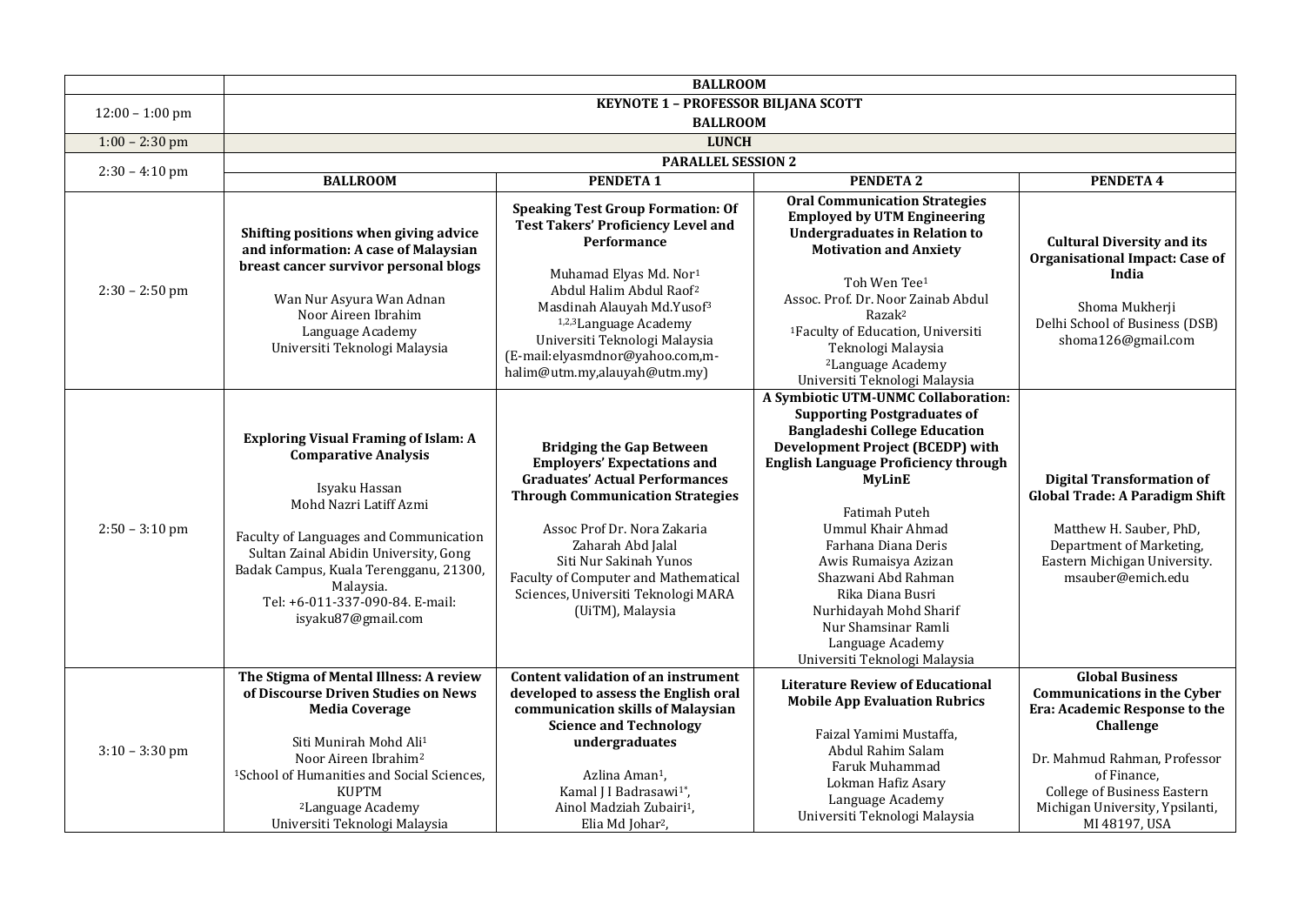|                  |                                                                                                                                                                                                                                                                                                                | Noor Lide Abu Kassim <sup>1</sup><br><sup>1</sup> Kulliyyah of Education, International<br>Islamic University Malaysia, Gombak,<br>53100, Kuala Lumpur<br><sup>2</sup> Academy of Language Studies,<br>Universiti Teknologi MARA, 40450,<br>Shah Alam, Selangor             |                                                                                                                                                                                                                                                                                                                                                             |                                                                                                                                                                                                                                                                                    |
|------------------|----------------------------------------------------------------------------------------------------------------------------------------------------------------------------------------------------------------------------------------------------------------------------------------------------------------|-----------------------------------------------------------------------------------------------------------------------------------------------------------------------------------------------------------------------------------------------------------------------------|-------------------------------------------------------------------------------------------------------------------------------------------------------------------------------------------------------------------------------------------------------------------------------------------------------------------------------------------------------------|------------------------------------------------------------------------------------------------------------------------------------------------------------------------------------------------------------------------------------------------------------------------------------|
| $3:30 - 3:50$ pm | <b>Challenges in Teaching English for</b><br><b>Specific Purposes (ESP) in Vocational</b><br><b>Colleges in Malaysia</b><br>Norziana Nasir <sup>1</sup><br>Fuzirah Hashim <sup>2</sup><br><sup>1</sup> Kolej Vokasional Port Dickson<br><sup>2</sup> Universiti Kebangsaan Malaysia                            | <b>Enhancing Oral Communication</b><br><b>Confidence via Learning Buddies</b><br>Masdinah Alauyah Md Yusof<br>Abdul Halim Abdul Raof<br>Rohayah Kahar<br>Ghazali Bunari<br>Adlina Abdul Samad<br>Noor Abidah Mohd Omar<br>Language Academy<br>Universiti Teknologi Malaysia | <b>Students' Perception on Gamification</b><br><b>Elements in Referencing Skills Module</b><br>Siti Khadijah Abdul Wahab<br>Faizal Yamimi Mustaffa<br>Faruk Muhammad<br>Lokman Hafiz Asary<br>Language Academy<br>Universiti Teknologi Malaysia                                                                                                             | <b>Business Communication for</b><br>Spreading New Ideas within an<br>Organization<br>Momotaro Takamori<br>Kwansei Gakuin University,<br>Hyogo, Japan                                                                                                                              |
| $3:50 - 4:10$ pm | The Motivation Pattern Among UTM<br>Japanese Language Learners: A<br><b>Comparison between Free Elective</b><br><b>Course and Compulsory Course</b><br><b>Students</b><br>R.Kumaraguru<br>Salwati Saad<br>Low Lai Har<br>B.Shalini Srika<br>Loh Khai Xian<br>Language Academy<br>Universiti Teknologi Malaysia | The Anxiety and Attitude of<br><b>Malaysian Secondary Students</b><br><b>Towards Learning English Language</b><br>Imran Lakshmi A/P Pratha<br>Parilah bt Mohd. Shah<br>Universiti Kebangsaan Malaysia<br>imren 2205@yahoo.com.my                                            | Grow with MyLinE: Challenges and the<br>way forward in developing English<br>competency of UTM Human Resource<br>(HR)<br>Shazwani Abd Rahman<br>Fatimah Puteh<br>Ummul Khair Ahmad<br>Farhana Diana Deris<br>Awis Rumaisya Azizan<br>Rika Diana Busri<br>Nurhidayah Mohd Sharif<br>Nur Shamsinar Ramli<br>Language Academy<br>Universiti Teknologi Malaysia | Looking back acts: knowledge<br>building and a learning<br>affordance for developing<br>group memory at team<br>meetings<br>Amanda Lacy<br>TSTA (organisational), M.LS&T,<br>PhD Candidate<br>Centre for Research on<br>Innovation and Learning<br>University of Sydney, Australia |
| $4:10 - 5:00$ pm |                                                                                                                                                                                                                                                                                                                |                                                                                                                                                                                                                                                                             | PLENARY 2: SPEAKER(S) FROM INDUSTRY: MADAM ZAHARAH ABDUL JALAL & MADAM NITRA SARI OMAR                                                                                                                                                                                                                                                                      |                                                                                                                                                                                                                                                                                    |
| $5:00 - 5:30$ pm |                                                                                                                                                                                                                                                                                                                | <b>AFTERNOON BREAK/END OF DAY 1</b>                                                                                                                                                                                                                                         |                                                                                                                                                                                                                                                                                                                                                             |                                                                                                                                                                                                                                                                                    |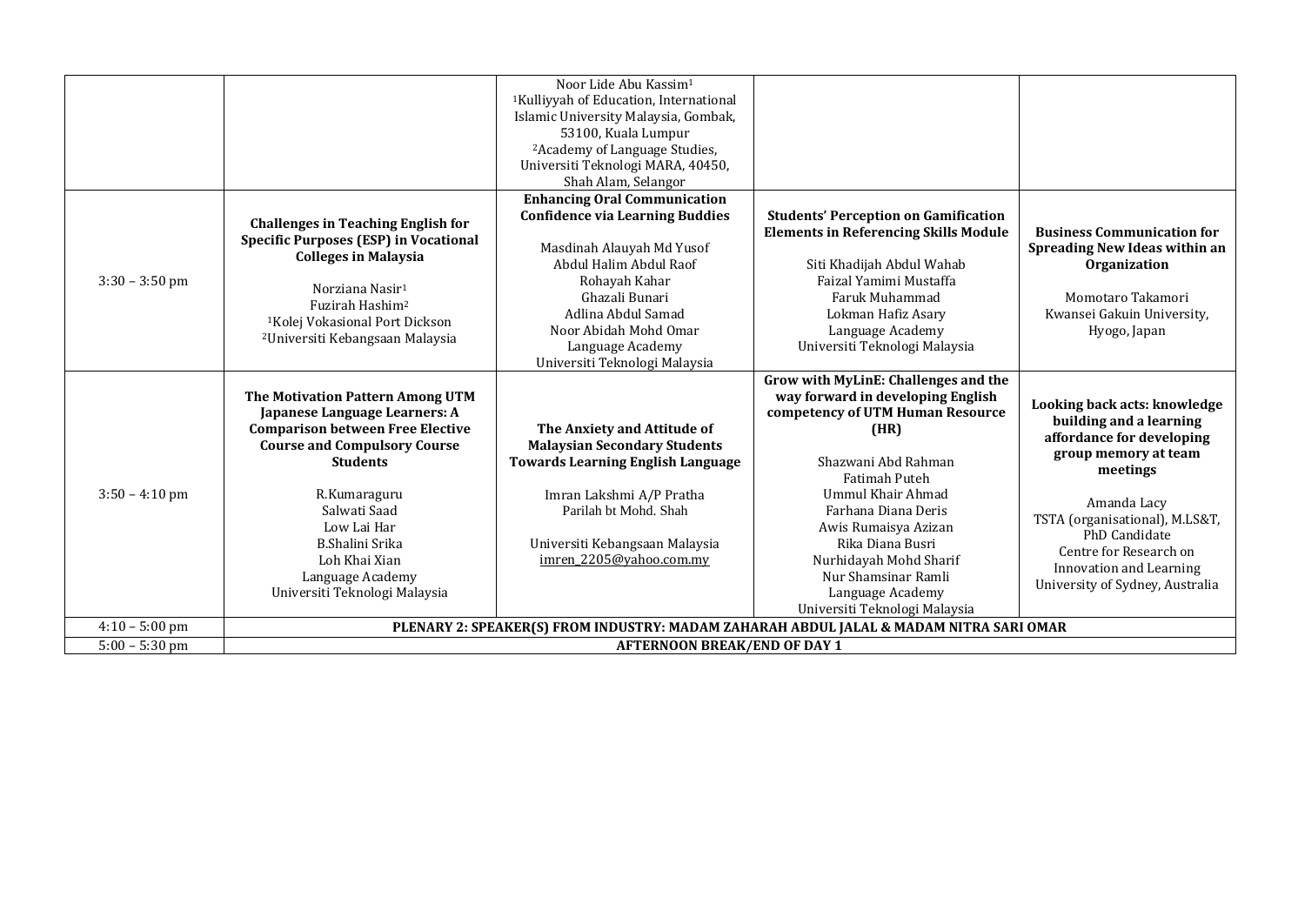|                   |                                                                                                                                                                                                                                                                                                                                                                                                                                                                                                                                                                      | Day 2 - 26 June 2018                                                                                                                                                                                                                                             |                                                                                                                                                                                                                                             |                                                                                                                                                                                                                                                                                                                                                                                                                                                                             |  |
|-------------------|----------------------------------------------------------------------------------------------------------------------------------------------------------------------------------------------------------------------------------------------------------------------------------------------------------------------------------------------------------------------------------------------------------------------------------------------------------------------------------------------------------------------------------------------------------------------|------------------------------------------------------------------------------------------------------------------------------------------------------------------------------------------------------------------------------------------------------------------|---------------------------------------------------------------------------------------------------------------------------------------------------------------------------------------------------------------------------------------------|-----------------------------------------------------------------------------------------------------------------------------------------------------------------------------------------------------------------------------------------------------------------------------------------------------------------------------------------------------------------------------------------------------------------------------------------------------------------------------|--|
| 8:20 - 8:30 am    |                                                                                                                                                                                                                                                                                                                                                                                                                                                                                                                                                                      | <b>SEMINAR BRIEFING</b>                                                                                                                                                                                                                                          |                                                                                                                                                                                                                                             |                                                                                                                                                                                                                                                                                                                                                                                                                                                                             |  |
|                   | <b>BALLROOM</b>                                                                                                                                                                                                                                                                                                                                                                                                                                                                                                                                                      |                                                                                                                                                                                                                                                                  |                                                                                                                                                                                                                                             |                                                                                                                                                                                                                                                                                                                                                                                                                                                                             |  |
| $8:30 - 10:30$ am |                                                                                                                                                                                                                                                                                                                                                                                                                                                                                                                                                                      | <b>PARALLEL SESSION 3</b>                                                                                                                                                                                                                                        |                                                                                                                                                                                                                                             |                                                                                                                                                                                                                                                                                                                                                                                                                                                                             |  |
|                   | <b>BALLROOM</b>                                                                                                                                                                                                                                                                                                                                                                                                                                                                                                                                                      | <b>PENDETA 1 (POSTER)</b>                                                                                                                                                                                                                                        | PENDETA 2 (MCRS 2018)                                                                                                                                                                                                                       | PENDETA 4                                                                                                                                                                                                                                                                                                                                                                                                                                                                   |  |
| $8:30 - 8:50$ am  | <b>Repetition in Life Insurance Sales</b><br><b>Meetings</b><br>Wan Irham Ishak <sup>1</sup><br>Shameem Rafik-Galea <sup>2</sup><br>Shafinah Md Salleh <sup>1</sup><br><sup>1</sup> Universiti Teknologi Mara Kedah Branch,<br>Kedah, Malaysia<br><sup>2</sup> Faculty of Social Sciences and Liberal<br>Arts, UCSI University, Kuala Lumpur,<br>Malaysia<br>wanirham787@kedah.uitm.edu.my11                                                                                                                                                                         | <b>POSTER (SET UP)</b>                                                                                                                                                                                                                                           | Methodological aspects on collocation<br>inspection<br>Hazri Shahreen Hashim & Sheena Kaur<br>Jaswant Singh<br>Universiti Malaya<br>hazrishahreen@siswa.um.edu.m<br>sheena@um.edu.my                                                        | <b>Learning Negotiation with</b><br>Theatre for Living & Game-<br>based-Learning<br>Olivia Hernández-Pozas*<br>Tecnologico de Monterrey,<br>Mexico                                                                                                                                                                                                                                                                                                                          |  |
| $8:50 - 9:10$ am  | <b>Making Sense of Doctoral Students' and</b><br><b>Supervisors Reflections on Supervision</b><br>Nor Hanim Mustafa <sup>1</sup><br>Minah Harun <sup>2</sup><br><sup>1</sup> English Language Department, Centre for<br>Language Studies and Generic<br>Development, Universiti Malaysia<br>Kelantan, 16300 Bachok, Kelantan,<br>Malaysia norhanim@umk.edu.my<br><sup>2</sup> Department of Language Studies, School<br>of Languages, Civilisation and Philosophy,<br>Universiti Utara Malaysia 06010 UUM<br>Sintok, Kedah, Darul Aman, Malaysia.<br>minn@uum.edu.my | <b>POSTER PRESENTATION</b><br><b>Oral Communication Apprehension</b><br><b>Experienced Across Communicative</b><br><b>Tasks</b><br>Fauziah Ismail, Azian Abd. Aziz, Tina<br>Abdullah, Noor Zainab A. Razak<br>Language Academy, Universiti<br>Teknologi Malaysia | Give hints or to hint: Investigating use<br>of GIVE and TAKE in Malaysian<br><b>Learner Corpus</b><br>Christina Ong Sook Beng<br>Universiti Tunku Abdul Rahman, Kampar<br>Campus<br>ongsb@utar.edu.my                                       | Organizational communication<br>and the impact on employee<br>job satisfaction: A meta-<br>analysis<br>Linda E Ruiz <sup>1</sup><br>Sergio M Madero-Gomez <sup>2</sup><br><sup>1</sup> EGADE Business School,<br>Tecnologico de Monterrey,<br>Eugenio Garza Lagüera and<br>Rufino Tamayo, Monterrey, N. L,<br>Mexico.<br><sup>2</sup> Tecnologico de Monterrey,<br>Faculty of Business, Social<br>Sciences and Human Studies,<br>Garza Sada 2501, Monterrey, N.L,<br>Mexico |  |
| $9:10 - 9:30$ am  | Keberkesanan Modul iKbat-PLBD<br>Terhadap Pencapain Kemahiran<br>Berfikir Aras Tinggi (KBAT) Pelajar<br>Bagi Topik Pengendalian Data<br>Mohammad Firros Bin Rosool Gani <sup>1</sup><br>Dr Wan Hanim Nadrah Binti Wan Muda <sup>2</sup><br><sup>1,2</sup> Fakulti Pendidikan Teknikal dan<br>Vokasional<br>Universiti Tun Hussein Onn Malaysia                                                                                                                                                                                                                       | <b>Intercultural Communicative</b><br><b>Competence in ELT Classrooms</b><br>Faten Baroudi<br>Eastern Mediterranean University,<br>North Cyprus                                                                                                                  | <b>Halal and Haram in Malaysian</b><br><b>Parliamentary Discourse</b><br>Kesumawati A.Bakar<br>Norsimah Mat Awal<br>Azhar Jaludin<br>Anis Nadiah Che Abdul Rahman<br>Zaharom Ridzwan<br>Universiti Kebangsaan Malaysia<br>kesuma@ukm.edu.my | How differences in national<br>cultural systems influence the<br>way disputes are resolved<br>across nations? A conceptual<br>analysis of the Mexican,<br>Pakistani and US dispute<br>resolution approaches<br>Professor Mohammad Ayub<br>Khan                                                                                                                                                                                                                              |  |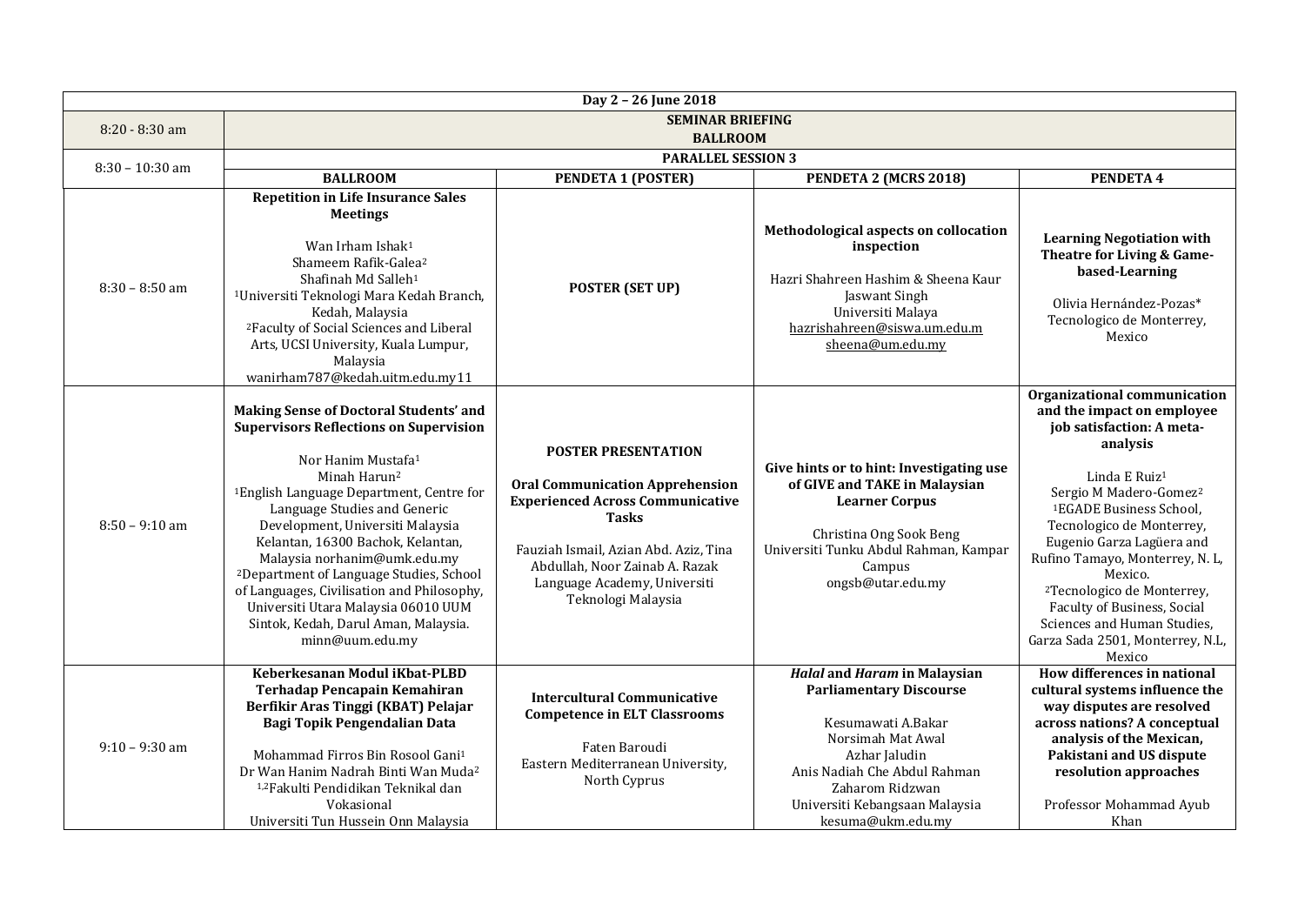|                    |                                                                                                                                                                                                                                                                                                                                                                          |                                                                                                                                                                                                                                                                   |                                                                                                                                                                                                          | Tecnologico de Monterrey,<br>Mexico                                                                                                                                                                                                                                                                                                                                                                                                                                                  |
|--------------------|--------------------------------------------------------------------------------------------------------------------------------------------------------------------------------------------------------------------------------------------------------------------------------------------------------------------------------------------------------------------------|-------------------------------------------------------------------------------------------------------------------------------------------------------------------------------------------------------------------------------------------------------------------|----------------------------------------------------------------------------------------------------------------------------------------------------------------------------------------------------------|--------------------------------------------------------------------------------------------------------------------------------------------------------------------------------------------------------------------------------------------------------------------------------------------------------------------------------------------------------------------------------------------------------------------------------------------------------------------------------------|
| $9:30 - 9:50$ am   | A Study of Tertiary ESL Students'<br><b>Expectations of Blended Learning</b><br>Francis Xavier A.S.Rajoo <sup>1</sup><br>Puvaneswary Murugaiah <sup>2</sup><br><sup>1</sup> Academy of Language Studies, University<br>Teknologi MARA (UiTM), Kedah<br><sup>2</sup> School of Distance Education, Universiti<br>Sains Malaysia                                           | Developing a Tutorial Video for<br>'Language Games in the Classroom'<br><b>Course using ADDIE Model</b><br>Ghazali Bin Bunari<br>Abdul Rahim Bin Salam<br>Faizal Yamimi Bin Mustaffa<br>Language Academy, Universiti<br>Teknologi Malaysia                        | Kajian korpus pola bahasa Melayu-<br>Islam di Malaysia<br>Nor Fariza Mohd Nor<br>Imran Ho Abdullah<br>Jamaluddin Aziz<br>Anis Nadiah Abdul Rahman<br>Universiti Kebangsaan Malaysia<br>fariza@ukm.edu.my | Chat groups inside<br>organizations-New method<br>for organizing and controlling<br>through reverse hierarchy<br>Eric Robles <sup>1</sup><br>Sergio M Madero-Gomez <sup>2</sup><br><sup>1</sup> EGADE Business School,<br>Tecnologico de Monterrey,<br>Eugenio Garza Lagüera and<br>Rufino Tamayo, Monterrey, N. L,<br>Mexico.<br><sup>2</sup> Tecnologico de Monterrey,<br>Faculty of business, social<br>sciences and human studies,<br>Garza Sada 2501, Monterrey, N.L,<br>Mexico |
| $9:50 - 10.10$ am  | <b>Communicating and Collaborating in</b><br><b>Online Team-Based Learning</b><br>Environment<br>Joo-Seng Tan <sup>1</sup><br>Yuanyuan Guan <sup>2</sup><br>Siew Eng Tan <sup>3</sup><br>Nanyang Business School<br>Nanyang Technological University<br>Singapore<br><sup>1</sup> ajstan@ntu.edu.sg <sup>2</sup> guanyy@ntu.edu.sg<br><sup>3</sup> tansieweng@ntu.edu.sg | <b>Intercultural Miscommunication</b><br>among Students in A Multicultural<br><b>Tertiary Educational institution</b><br>Waseem Alkelani <sup>1</sup><br>Hadina Habil <sup>2</sup><br><sup>1,2</sup> Language Academy, Universiti<br>Teknologi Malaysia           | Pembinaan Korpus Selari Quran<br>Arabic-Quran Malay: Cabaran dan<br>Penyelesaian<br>Nurul Huda Mohamad<br>Su'ad Awab<br>Mat Taib Pa<br>Universiti Malaya<br>huda86@siswa.um.edu.my                       | Sharing cultural issues to<br>make business between the<br><b>U.S. and Mexico</b><br>Dra. Martha C. del Ángel Castillo<br>Profesora Titular<br>Coordinadora del Programa de<br>Inglés<br>Departamento Regional de<br>Lenguas<br>Escuela de Humanidades y<br>Educación<br>Tecnológico de Monterrey,<br><b>Campus Monterrey</b>                                                                                                                                                        |
| $10:10 - 10:30$ am | Kepimpinan Transformasi Dalam<br>Kalangan Guru Besar dan Komitmen<br>Guru di Sekolah Rendah SBT<br><sup>1</sup> Sheeila Krishnan<br><sup>2</sup> Mohamed Yusoff Bin Mohd Nor<br><sup>1,2</sup> Fakulti Pendidikan<br>Universiti Kebangsaan Malaysia<br>sheeilakrishnan@yahoo.com<br>sheeila.krishnan@yes.my                                                              | <b>Poetry Guided Speaking and</b><br><b>Motivation of ESL (English as Second</b><br>Language) Learners<br>Shaukat Ali <sup>1</sup> ,<br>Abdullah Mohd Nawi <sup>2</sup> ,<br>Azizah Rajab <sup>3</sup><br>1,2,3Language Academy, Universiti<br>Teknologi Malaysia | Reka Bentuk Korpus dan Semantik<br>Bingkai [Frame Semantics] untuk<br>Leksikografi Bahasa Melayu<br><b>AG Aniswal</b><br>Mashitoh Mustapha<br>Universiti Sains Malaysia<br>aniswal@gmail.com             | Identifying the "co-<br>responsibility zone" as a<br>psychologic factor for<br>negotiation<br>Sergio Manuel Madero Gómez<br>Oscar Eliud Ortiz Mendoza<br>Tecnologico de Monterrey,<br>Mexico                                                                                                                                                                                                                                                                                         |
| $10:30 - 11:00$ am |                                                                                                                                                                                                                                                                                                                                                                          | <b>MORNING BREAK</b>                                                                                                                                                                                                                                              |                                                                                                                                                                                                          |                                                                                                                                                                                                                                                                                                                                                                                                                                                                                      |
| 11:00 am-11:15 pm  |                                                                                                                                                                                                                                                                                                                                                                          | <b>OPENING CEREMONY:</b>                                                                                                                                                                                                                                          |                                                                                                                                                                                                          |                                                                                                                                                                                                                                                                                                                                                                                                                                                                                      |
| 11:15 am-11:30 am  |                                                                                                                                                                                                                                                                                                                                                                          | WELCOMING ADDRESS BY THE VICE-CHANCELLOR, UNIVERSITI TEKNOLOGI MALAYSIA                                                                                                                                                                                           |                                                                                                                                                                                                          |                                                                                                                                                                                                                                                                                                                                                                                                                                                                                      |
|                    |                                                                                                                                                                                                                                                                                                                                                                          |                                                                                                                                                                                                                                                                   | OPENING ADDRESS BY HER MAJESTY RAJA ZARITH SOFIAH BT ALMARHUM SULTAN IDRIS SHAH                                                                                                                          |                                                                                                                                                                                                                                                                                                                                                                                                                                                                                      |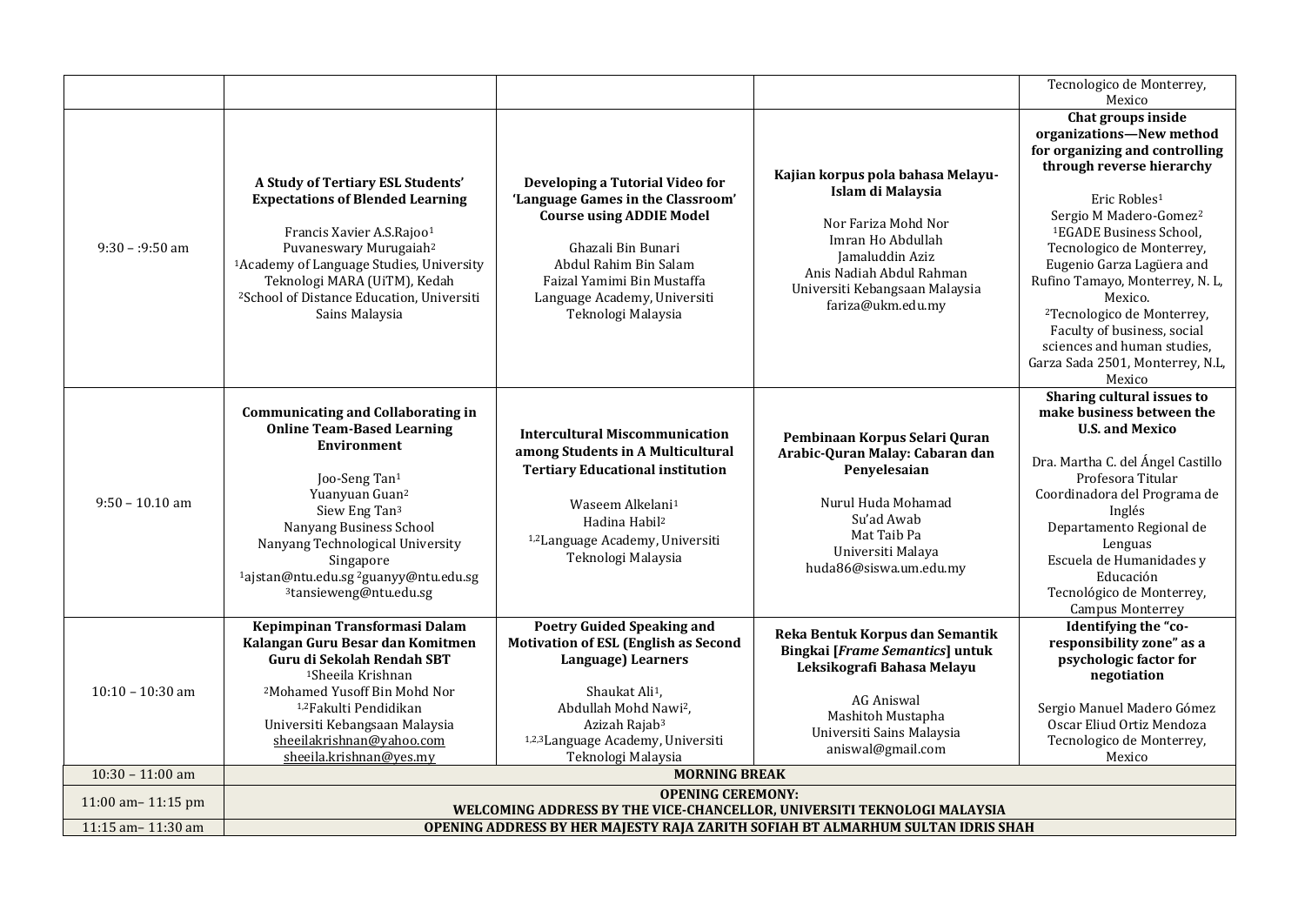|                     |                                                                                                                                                                                                                                                                                                          | <b>PERMAISURI OF JOHOR</b>                                                                                                                                                                                                                                                                                                                                                                                                                                                                    |                                                                                                                                                                                                                     |                                                                                                                                                                                                                                                                                                  |
|---------------------|----------------------------------------------------------------------------------------------------------------------------------------------------------------------------------------------------------------------------------------------------------------------------------------------------------|-----------------------------------------------------------------------------------------------------------------------------------------------------------------------------------------------------------------------------------------------------------------------------------------------------------------------------------------------------------------------------------------------------------------------------------------------------------------------------------------------|---------------------------------------------------------------------------------------------------------------------------------------------------------------------------------------------------------------------|--------------------------------------------------------------------------------------------------------------------------------------------------------------------------------------------------------------------------------------------------------------------------------------------------|
| 11:40 am - 12:30 pm |                                                                                                                                                                                                                                                                                                          | PLENARY 3: ASSOCIATE PROFESSOR DR MOHAMAD HASSAN ZAKARIA<br><b>BALLROOM</b>                                                                                                                                                                                                                                                                                                                                                                                                                   |                                                                                                                                                                                                                     |                                                                                                                                                                                                                                                                                                  |
| $12:30 - 2:10$ pm   | <b>LUNCH</b>                                                                                                                                                                                                                                                                                             |                                                                                                                                                                                                                                                                                                                                                                                                                                                                                               |                                                                                                                                                                                                                     |                                                                                                                                                                                                                                                                                                  |
|                     | <b>PARALLEL SESSION 4</b>                                                                                                                                                                                                                                                                                |                                                                                                                                                                                                                                                                                                                                                                                                                                                                                               |                                                                                                                                                                                                                     |                                                                                                                                                                                                                                                                                                  |
| $2:10-4:10$ pm      | <b>BALLROOM</b>                                                                                                                                                                                                                                                                                          | <b>PENDETA 1 (POSTER)</b>                                                                                                                                                                                                                                                                                                                                                                                                                                                                     | PENDETA 2 (MCRS 2018)                                                                                                                                                                                               | PENDETA 4                                                                                                                                                                                                                                                                                        |
| $2:10 - 2:30$ pm    | <b>Enhancing Students' English Language</b><br>Oral Communication through an<br><b>Immersion Programme</b><br>Rohayah Kahar<br>Masdinah Alauyah Md Yusof<br>Abdul Halim Abdul Raof<br>Adlina Abdul Samad<br>Ghazali Bunari<br>Noor Abidah Mohd Omar<br>Language Academy<br>Universiti Teknologi Malaysia | Kepimpinan Transformasional<br>Guru Besar dan Hubungannya<br>dengan Tahap Efikasi Kendiri<br>Guru.<br>Kalaivani Muniandy<br>Azlin Norhaini Mansor<br>Fakulti Pendidikan, Universiti<br>Kebangsaan Malaysia                                                                                                                                                                                                                                                                                    | Korpus Bahasa Melayu dari Web:<br>Satu Penilaian<br>Azhar bin Jaludin<br>Imran Ho Abdullah<br>azharj@ukm.edu.my,<br>imranho@ukm.edu.my                                                                              | "Have you heard about it before?":<br><b>Reader-Writer visibility features</b><br>in Malaysian Learner Corpus of<br><b>Argumentative Essays</b><br>Ummul Khair Ahmad <sup>1</sup><br>Low Poh Wey <sup>2</sup><br>Unversiti Teknologi Malaysia<br><sup>1</sup> m-ummul@utm.mv<br>2pwlow@sc.edu.my |
| $2:30 - 2:50$ pm    | Leap with MUET through MyLinE<br>Fatimah Puteh<br><b>Ummul Khair Ahmad</b><br>Farhana Diana Deris<br>Shazwani Abd Rahman<br>Awis Rumaisya Azizan<br>Rika Diana Busri<br>Nurhidayah Mohd Sharif<br>Nur Shamsinar Ramli<br>Language Academy<br>Universiti Teknologi Malaysia                               | To Go or Not to Go: Dealing with<br>Language Barriers in a Study<br><b>Abroad Programme</b><br>Mahani Stapa <sup>1</sup> , Nor Haniza Sarmin <sup>2</sup> ,<br>Siti Norziahidayu Amzee Zamri <sup>3</sup> ,<br>Muhammad Adam Izzuddin Mohd.<br>Nasir <sup>4</sup><br><sup>1</sup> Language Academy, <sup>2</sup> Faculty of<br>Science/UTM International, <sup>3</sup> Faculty<br>of Science, <sup>4</sup> Faculty of Biosciences<br>and Medical Engineering Universiti<br>Teknologi Malaysia | We in Malaysian Learner<br><b>Argumentative Writing: A Corpus-</b><br>driven Analysis<br>Aeisha Joharry<br>Universiti Teknologi MARA, Malaysia<br>aeisha@uitm.edu.my                                                | <b>Epistemic Modality as Hedging</b><br>and Boosting Devices in Scientific<br><b>Articles: The Case of Novice vs</b><br><b>Expert Writers</b><br>Nurul Na'immah Hamdan <sup>1</sup><br>Ummul Khair Ahmad <sup>2</sup><br>Universiti Teknologi Malaysia<br>1naimmah@utm.mv<br>2m-ummul@utm.my     |
| $2:50 - 3:10$ pm    | Using the potential of the Part Time<br><b>Students in Engineering Higher Education</b><br><b>Sector: Pedagogy and Innovation</b><br>Muhammad Nauman Bashir<br>Middle East College<br>Muscat, Oman<br>mbashir@mec.edu.om                                                                                 | Disseminating knowledge about<br>the Impact and Potentialities of<br>"Dynamic Virtual<br><b>E-Learning Corpus-Aided Tool</b><br>(DVECT)"<br>Ibrahim Bashir <sup>1</sup> , Kamariah Yunus <sup>2</sup> ,<br>Mohd Safwan bin Mohd Anuni <sup>3</sup> ,<br>Bashir Ibrahim <sup>3</sup><br><sup>1, 2, 4</sup> Faculty of Languages and<br>Communication, UniSZA<br><sup>3</sup> Faculty of informatics and<br>computing, UniSZA                                                                   | <b>Capturing Athlete's Emotion:</b><br><b>Corpus-Assisted Discourse Analysis</b><br>in Malaysian Sports News<br><b>Discourse</b><br>Habibah Ismail<br>Universiti Sains Islam Malaysia<br>habibah.ismail@usim.edu.my | The cultural conceptualisation of<br>'LOVE' in Malay: A corpus-based<br>cultural linguistic analysis<br>Hajar Abdul Rahim<br>Universiti Sains Malaysia<br>hajar@usm.my                                                                                                                           |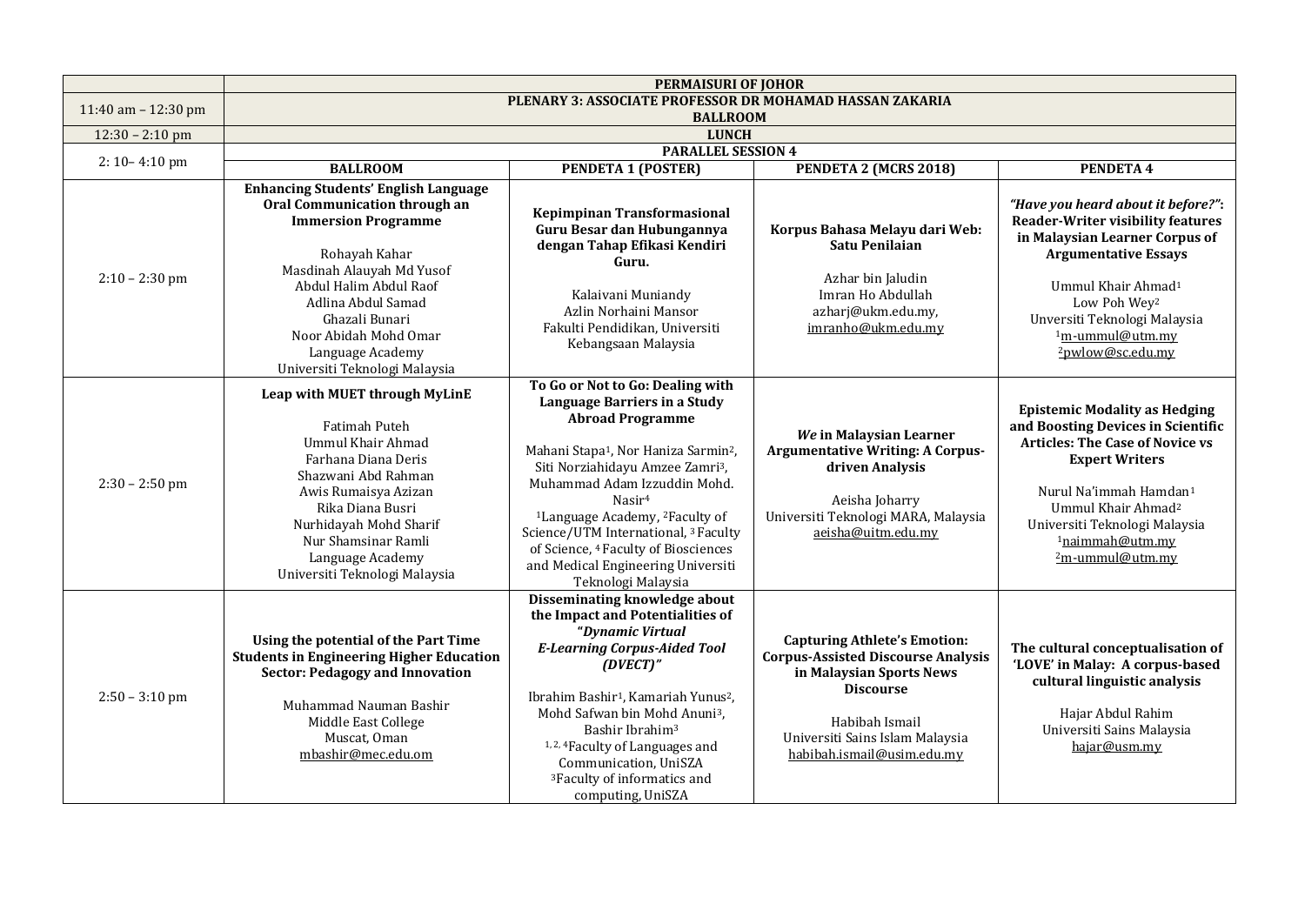| $3:10 - 3:30$ pm  | <b>Writing Strategies among Nigerian</b><br><b>Student-Writers</b><br>Mohammed Bello <sup>1</sup><br>Minah Harun <sup>2</sup><br><sup>1&amp;2</sup> Department of Language Studies, School<br>of Languages, Civilization & Philosophy,<br>Universiti Utara Malaysia<br>$1$ bellom825@gmail.com<br>2minn@uum.edu.my   | <b>Linguistic Analysis of Hausa</b><br>Proverbs: A Case Study of Conflict<br><b>Resolutions</b><br>Mr Sani Sule<br>Hausa Department, School of<br>Secondary Education, Jigawa State<br>College of Education, PMB 1002,<br>Gumel, Nigeria.<br>Telephone number: +23481600572,<br>+2348035957066<br>Email address: ssule113@gmail.com | A corpus analysis of connectivity<br>between collocates using<br>collocation networks<br>Ang Leng Hong<br>Universiti Sains Malaysia                                                                                                               | <b>Communication of Value</b><br><b>Enhancing Information by</b><br><b>Businesses: A Brief Overview</b><br>Alahassane Diallo <sup>1</sup><br>Asrat Tessema <sup>2</sup><br><b>College of Business</b><br>Eastern Michigan University<br>Ypsilanti, MI 48197<br>1adiallo@emich.edu<br><sup>2</sup> atessema@emich.edu |
|-------------------|----------------------------------------------------------------------------------------------------------------------------------------------------------------------------------------------------------------------------------------------------------------------------------------------------------------------|-------------------------------------------------------------------------------------------------------------------------------------------------------------------------------------------------------------------------------------------------------------------------------------------------------------------------------------|---------------------------------------------------------------------------------------------------------------------------------------------------------------------------------------------------------------------------------------------------|----------------------------------------------------------------------------------------------------------------------------------------------------------------------------------------------------------------------------------------------------------------------------------------------------------------------|
| $3:30 - 3:50$ pm  | <b>Students' Achievement in Arabic Course</b><br>and Their Informal Exposure to the<br>Language<br>Nor Izzuani Binti Izhar<br>Noorhidayah Binti Abu Hasim Ahmad Irfan<br>Bin Jailani<br>Nor Ainee Binti Idris<br>Fahmi Bin Md Fisol<br>Faculty of Language and Education<br>Kolej Universiti Islam Melaka            | POSTER (DISPLAY/VOTING)                                                                                                                                                                                                                                                                                                             | <b>Strategies on Moving Malaysian</b><br><b>Corpus Research Forward and</b><br><b>Bevond</b><br>All MCRS2018 presenters and<br>participants                                                                                                       | <b>A Comparative Study of Meeting</b><br><b>Chairing Activities in Authentic</b><br>and Simulated Business Meetings<br>Bertha Du-Babcock, Associate<br>Professor & Associate Head<br>City University of Hong Kong,<br>Department of English, CMC<br>Building, M 8076, Hong Kong                                      |
| $3:50 - 4:10$ pm  | Amalan Kepimpinan Distributif Penyelia<br>dan Hubungannya Dengan Motivasi Guru<br>Di Sekolah Dalam Hospital (SDH) Di<br><b>Malaysia</b><br>Logavalli Balakrishnan <sup>1</sup><br>Jamalullail Abdul Wahab <sup>2</sup><br><sup>1,2</sup> Fakulti Pendidikan<br>Universiti Kebangsaan Malaysia<br>valli4581@gmail.com | POSTER (DISPLAY/VOTING)                                                                                                                                                                                                                                                                                                             | <b>Analyzing Students' Perceptual</b><br>Learning Styles At A Polytechnic in<br><b>Malaysia</b><br>Marcus Gee-Whai, KHO<br>General Studies Department,<br>Politeknik Kuching Sarawak, KM.22<br>Jalan Matang, 93050 Kuching,<br>Sarawak, Malaysia. | e- morpheme Significantly<br><b>Generates New terms for Today</b><br><b>People Life</b><br>Nana Raihana Askurny<br>Universitas Maritim Raja Ali Haji<br>Indonesia                                                                                                                                                    |
| $4:10 - 5:00$ pm  |                                                                                                                                                                                                                                                                                                                      | <b>FORUM</b>                                                                                                                                                                                                                                                                                                                        |                                                                                                                                                                                                                                                   |                                                                                                                                                                                                                                                                                                                      |
| $5:00 - 5:30$ pm  |                                                                                                                                                                                                                                                                                                                      | <b>AFTERNOON BREAK/END OF DAY 2</b>                                                                                                                                                                                                                                                                                                 |                                                                                                                                                                                                                                                   |                                                                                                                                                                                                                                                                                                                      |
| $7:30 - 10:30$ pm |                                                                                                                                                                                                                                                                                                                      | <b>CONFERENCE DINNER</b>                                                                                                                                                                                                                                                                                                            |                                                                                                                                                                                                                                                   |                                                                                                                                                                                                                                                                                                                      |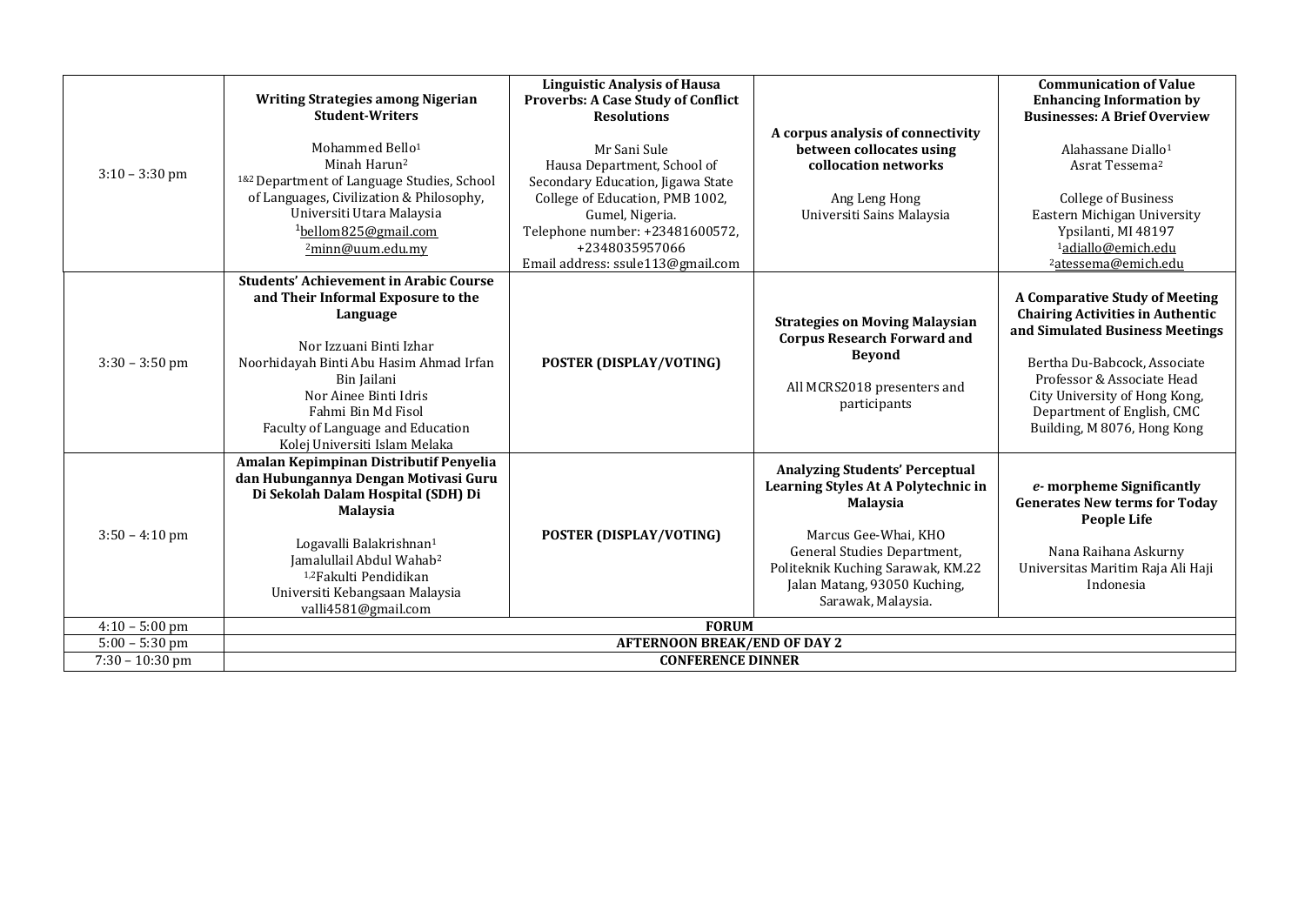|                   |                                                                                                                                                                                                                                                                                                                                                                                                    | Day 3 - 27 June 2018                                                                                                                                                                                                                                                                                                                                           |                                                                                                                                                                                                                                                                                                 |                                                                                                                                                                                                                                                                                                                                                                                                                                                                                                                   |
|-------------------|----------------------------------------------------------------------------------------------------------------------------------------------------------------------------------------------------------------------------------------------------------------------------------------------------------------------------------------------------------------------------------------------------|----------------------------------------------------------------------------------------------------------------------------------------------------------------------------------------------------------------------------------------------------------------------------------------------------------------------------------------------------------------|-------------------------------------------------------------------------------------------------------------------------------------------------------------------------------------------------------------------------------------------------------------------------------------------------|-------------------------------------------------------------------------------------------------------------------------------------------------------------------------------------------------------------------------------------------------------------------------------------------------------------------------------------------------------------------------------------------------------------------------------------------------------------------------------------------------------------------|
| $8:30 - 8:40$ am  |                                                                                                                                                                                                                                                                                                                                                                                                    | <b>SEMINAR BRIEFING</b>                                                                                                                                                                                                                                                                                                                                        |                                                                                                                                                                                                                                                                                                 |                                                                                                                                                                                                                                                                                                                                                                                                                                                                                                                   |
|                   | <b>BALLROOM</b>                                                                                                                                                                                                                                                                                                                                                                                    |                                                                                                                                                                                                                                                                                                                                                                |                                                                                                                                                                                                                                                                                                 |                                                                                                                                                                                                                                                                                                                                                                                                                                                                                                                   |
| $8:40 - 10:40$ am |                                                                                                                                                                                                                                                                                                                                                                                                    | <b>PARALLEL SESSION 5</b>                                                                                                                                                                                                                                                                                                                                      |                                                                                                                                                                                                                                                                                                 |                                                                                                                                                                                                                                                                                                                                                                                                                                                                                                                   |
|                   | <b>BALLROOM</b>                                                                                                                                                                                                                                                                                                                                                                                    | <b>PENDETA1</b>                                                                                                                                                                                                                                                                                                                                                | <b>PENDETA 2</b>                                                                                                                                                                                                                                                                                | <b>PENDETA 4</b>                                                                                                                                                                                                                                                                                                                                                                                                                                                                                                  |
| $8:40 - 9:00$ am  | <b>Pixton-ising Shakespeare's plays:</b><br><b>Using Web Comics to Facilitate</b><br><b>Meaning Making</b><br>Farhana Diana Deris<br>Niloofar Joneydi Language Language<br>Academy<br>Universiti Teknologi Malaysia                                                                                                                                                                                | <b>Usage of Voice Thread for</b><br>collaborative learning<br>Ainun Nadhrah Muhammad Zailani <sup>1</sup><br>Fatimah Puteh <sup>2</sup><br><sup>1</sup> Kolej Yayasan Pelajaran Johor, Johor<br>Bahru, Johor.<br><sup>2</sup> Language Academy, Universiti<br>Teknologi Malaysia                                                                               | The use of Telegram as<br>motivational tool in using English<br>among primary school students<br>Hema Mustafa<br>Nur Athirah Mohammed<br>Mohammad Naim Rahim<br>Ahmad Syafiq Mohamed Izhar, Sayed<br>Ali Reza Ahmadi<br>Shalini Srika Bala<br>Language Academy<br>Universiti Teknologi Malaysia | <b>Factors Associated with SMEs</b><br>Success and the Triple Helix of<br><b>Entrepreneurship, Innovation and</b><br>Research<br>Nkem Okpa Obaji <sup>1</sup><br>Aslan Amat Senin <sup>2</sup><br>Dele Olaolu <sup>3</sup><br><sup>1</sup> Department of Business<br>Administration, Nile University of<br>Nigeria, 240102, Jabi, Abuja<br><sup>2</sup> Faculty of Management, Universiti<br>Teknologi Malaysia<br><sup>3</sup> Department of Banking and Finance,<br>Nasarawa State University, Keffi<br>Nigeria |
| $9:00 - 9:20$ am  | Tahap Kesedaran Guru Terhadap<br>Kefungsian Pentaksir Dalam<br><b>Merancang Program Pendidikan</b><br>Berimpak Tinggi di Sekolah<br>Mohd. Faizal bin Mohd Yunus (SISC+) <sup>1</sup><br>Samairee bin Samsuddin (SISC+) <sup>2</sup><br>Yusaini bin Kasiron (SISC+) <sup>3</sup><br>1,2,3 Pejabat Pendidikan Daerah Pontian<br>JKR 197P Jalan Al-Sagoff 82000, Pontian<br><b>Iohor Darul Takzim</b> | Assessing the English language needs<br>of Saudi engineering undergraduates:<br>A diagnostic view<br>Iftikhar Muhammad <sup>1</sup><br>Abdul Halim Abdul Raof <sup>2</sup><br><sup>1,2</sup> Language Academy<br>Universiti Teknologi Malaysia                                                                                                                 | <b>Implementation of Professional</b><br><b>Learning Communities in Schools</b><br>Julia Binti Abdul Muttalip<br>SISC+ PPD KULAI<br>julia.abdul@moe.gov.my                                                                                                                                      | <b>Effective Communication and</b><br>Planning as a Management tool for<br><b>Organisational Performance</b><br>Nkem Okpa Obaji <sup>1</sup><br>Umar Mohammed Saganuwan <sup>2</sup><br><sup>1</sup> Department of Business<br>Administration, Nile University of<br>Nigeria, 240102, Jabi, Abuja, Nigeria<br><sup>2</sup> Department of Business<br>Administration and Management,<br>Federal Polytechnic, 912101 Bida,<br>Niger State, Nigeria                                                                  |
| $9:20 - 9:40$ am  | <b>Evaluation of English Vocabulary</b><br><b>Mobile Apps to Help Malaysian</b><br><b>Secondary School Students</b><br>Sureana Masdar <sup>1</sup><br>Faizal Yamimi Mustaffa <sup>2</sup><br>Siti Nur Atikah Nazari <sup>3</sup><br>Noziha Ahmad <sup>4</sup><br><sup>1, 3, 4</sup> Pejabat Pendidikan Daerah Pontian<br><sup>2</sup> Language Academy, Universiti Teknologi<br>Malaysia           | Impak Pendekatan Pengajaran<br>Kolaboratif Terhadap Penguasaan<br><b>Standard Asas Menulis Literasi</b><br>Bahasa Melayu Tahap Satu<br>Mohd Asnorhisham Adam <sup>1</sup><br>Abdul Rahim Hamdan <sup>2</sup><br><sup>1</sup> Pusat Kolaboratif Pembelajaran Literasi<br>dan Numerasi, Pejabat Pendidikan<br>Daerah Pasir Gudang, 81750, Pasir<br>Gudang, Johor | The Fundamental Factor in<br><b>Learning Process</b><br>Bilal Khalid Khalaf<br>University of Anbar, Iraq.,<br>Phd Candidate Universiti Teknologi<br>Malaysia.                                                                                                                                   | The Importance of Micro-Case<br><b>Studies in Global Communication</b><br>and Cross-Cultural Business<br><b>Situation Training</b><br>Kimberley Barker, Ph.D.<br>Lecturer, Eastern Michigan University,<br>Management Department, 300 W.<br>Michigan Avenue, Ypsilanti, MI 48197                                                                                                                                                                                                                                  |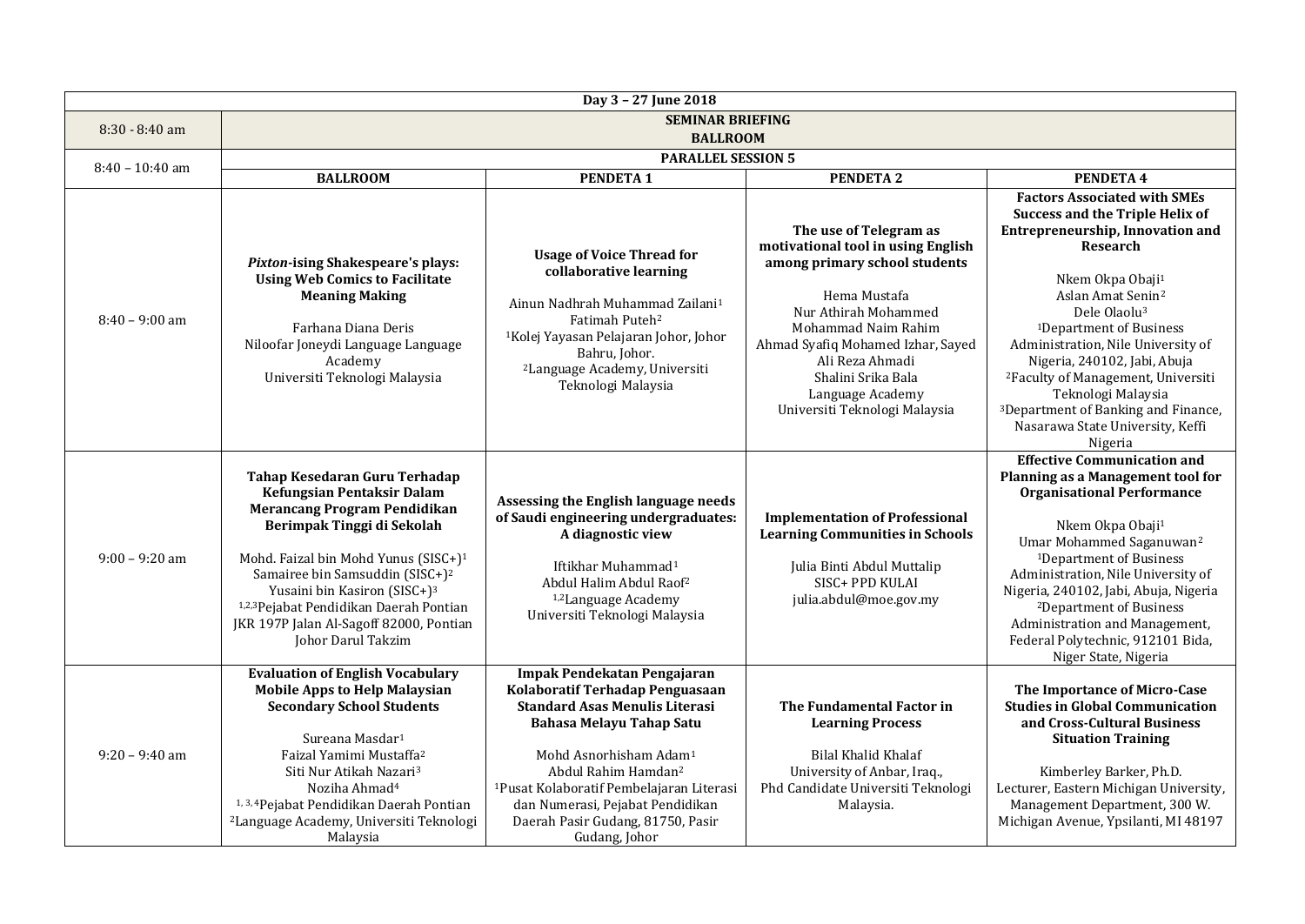|                       | <sup>1</sup> sureana6446@gmail.com<br><sup>2</sup> faizalym@utm.my<br><sup>3</sup> lawieka82@yahoo.com.my<br>4nziajgk@gmail.com                                                                                                                                                                                                              | <sup>2</sup> Fakulti Pendidikan Universiti Teknologi<br>Malaysia, 82310, Johor Bahru, Johor                                                                                                                                                                                                                                                                                                                                                                                                                                                                                                                           |                                                                                                                                                                                                                                                                                                                                                                       |                                                                                                                                                                                                                                                                                                                                 |
|-----------------------|----------------------------------------------------------------------------------------------------------------------------------------------------------------------------------------------------------------------------------------------------------------------------------------------------------------------------------------------|-----------------------------------------------------------------------------------------------------------------------------------------------------------------------------------------------------------------------------------------------------------------------------------------------------------------------------------------------------------------------------------------------------------------------------------------------------------------------------------------------------------------------------------------------------------------------------------------------------------------------|-----------------------------------------------------------------------------------------------------------------------------------------------------------------------------------------------------------------------------------------------------------------------------------------------------------------------------------------------------------------------|---------------------------------------------------------------------------------------------------------------------------------------------------------------------------------------------------------------------------------------------------------------------------------------------------------------------------------|
| $9:40 - 10:00$ am     | Opt for English with MyLinE:<br>Promoting Language Use among Non-<br><b>English Optionist Teachers</b><br>Farhana Diana Deris<br>Fatimah Puteh<br>Ummul Khair Ahmad<br>Shazwani Abd Rahman<br>Awis Rumaisya Azizan<br>Rika Diana Busri<br>Nurhidayah Mohd Sharif<br>Nur Shamsinar Ramli<br>Language Academy<br>Universiti Teknologi Malaysia | <b>Group Discussion: Does Background</b><br>of Group Members Matter?<br>Muhammad Syafiq Ramli <sup>1</sup><br>Abdul Halim Abdul Raof <sup>2</sup><br>Abdurraouf Ramesh Abdullah <sup>3</sup><br>Azian Abd. Aziz @ Ahmad <sup>4</sup><br>Fauziah Ismail <sup>5</sup><br>Masdinah Alauyah Md. Yusof <sup>6</sup><br>Norhanim Abdul Samat <sup>7</sup><br>Tina Abdullah <sup>8</sup><br><sup>1</sup> CELPAD, International Islamic<br>University Malaysia<br>2,4,5,6,7,8Language Academy<br>Universiti Teknologi Malaysia<br><sup>3</sup> School of Languages, Civilization and<br>Philosophy, Universiti Utara Malaysia | The Anxiety and Motivation of<br><b>Malaysian Students Towards</b><br><b>Learning English Language</b><br>Kalai Selvi A/P Tachinamutu<br>Parilah bt Mohd. Shah<br>Universiti Kebangsaan Malaysia<br>Secretivegal1978@gmail.com                                                                                                                                        | <b>Effectiveness of Online Forum as a</b><br><b>Platform to Share Ideas among</b><br><b>Tertiary Level Students</b><br>Lin Han <sup>1</sup><br>Masdinah Alauyah Bt Md Yusof <sup>2</sup><br><sup>1,2</sup> Language Academy<br>Universiti Teknologi Malaysia<br><sup>1</sup> linhan319@gmail.com<br><sup>2</sup> alauyah@utm.my |
| $10:00 - 10:20$ am    | <b>Oral Communication Barriers Facing</b><br><b>Arab Medical Students</b><br>Mohammad Sohrab Khan <sup>1</sup><br>Abdur Rahim Salam <sup>2</sup><br>Norazman bin Abdul Majid <sup>3</sup><br>1,2,3 Language Academy, Universiti<br>Teknologi Malaysia<br>sohrabkhanus@yahoo.com,<br>m-arahim@utm.my                                          | <b>Explicit Teaching of Thematic</b><br>Progression to Improve the<br><b>Coherence of Students' Narrative</b><br><b>Paragraph Writing</b><br>Khairul Anuar bin Abdullah <sup>1</sup><br>Noor Abidah Mohd Omar <sup>2</sup><br><sup>1</sup> Faculty Education<br><sup>2</sup> Language Academy<br>Universiti Teknologi Malaysia                                                                                                                                                                                                                                                                                        | Going beyond main ideas: Online<br>instructors' personal experience<br>facilitating adult learners to<br>interact online<br>Rika Diana Busri<br>Fatimah Puteh<br><b>Ummul Khair Ahmad</b><br>Farhana Diana Deris<br>Awis Rumaisya Azizan<br>Shazwani Abd Rahman<br>Nurhidayah Mohd Sharif<br>Nur Shamsinar Ramli<br>Language Academy<br>Universiti Teknologi Malaysia | Kesantunan Bahasa: Bahasa Sapaan<br>dalam Kalangan Pelajar IPT<br>Zaliza Mohamad Nasir<br>Siti Aishah Abdul Hamid Akademi<br>Bahasa<br>Universiti Teknologi Malaysia                                                                                                                                                            |
| $10:20 - 10:40$ am    | <b>Enhancing Students' Reading</b><br><b>Comprehension Skills through</b><br><b>Cooperative Learning</b><br>Deneswary a/p Kumarasamy<br>Zaidah Zainal<br>Language Academy<br>Universiti Teknologi Malaysia                                                                                                                                   |                                                                                                                                                                                                                                                                                                                                                                                                                                                                                                                                                                                                                       |                                                                                                                                                                                                                                                                                                                                                                       |                                                                                                                                                                                                                                                                                                                                 |
| $10:40 - 11:10$ am    |                                                                                                                                                                                                                                                                                                                                              | <b>MORNING BREAK</b>                                                                                                                                                                                                                                                                                                                                                                                                                                                                                                                                                                                                  |                                                                                                                                                                                                                                                                                                                                                                       |                                                                                                                                                                                                                                                                                                                                 |
| 11:10 am $- 12:00$ pm |                                                                                                                                                                                                                                                                                                                                              | PLENARY 4- PROFESSOR DR BARRY O'SULLIVAN                                                                                                                                                                                                                                                                                                                                                                                                                                                                                                                                                                              |                                                                                                                                                                                                                                                                                                                                                                       |                                                                                                                                                                                                                                                                                                                                 |